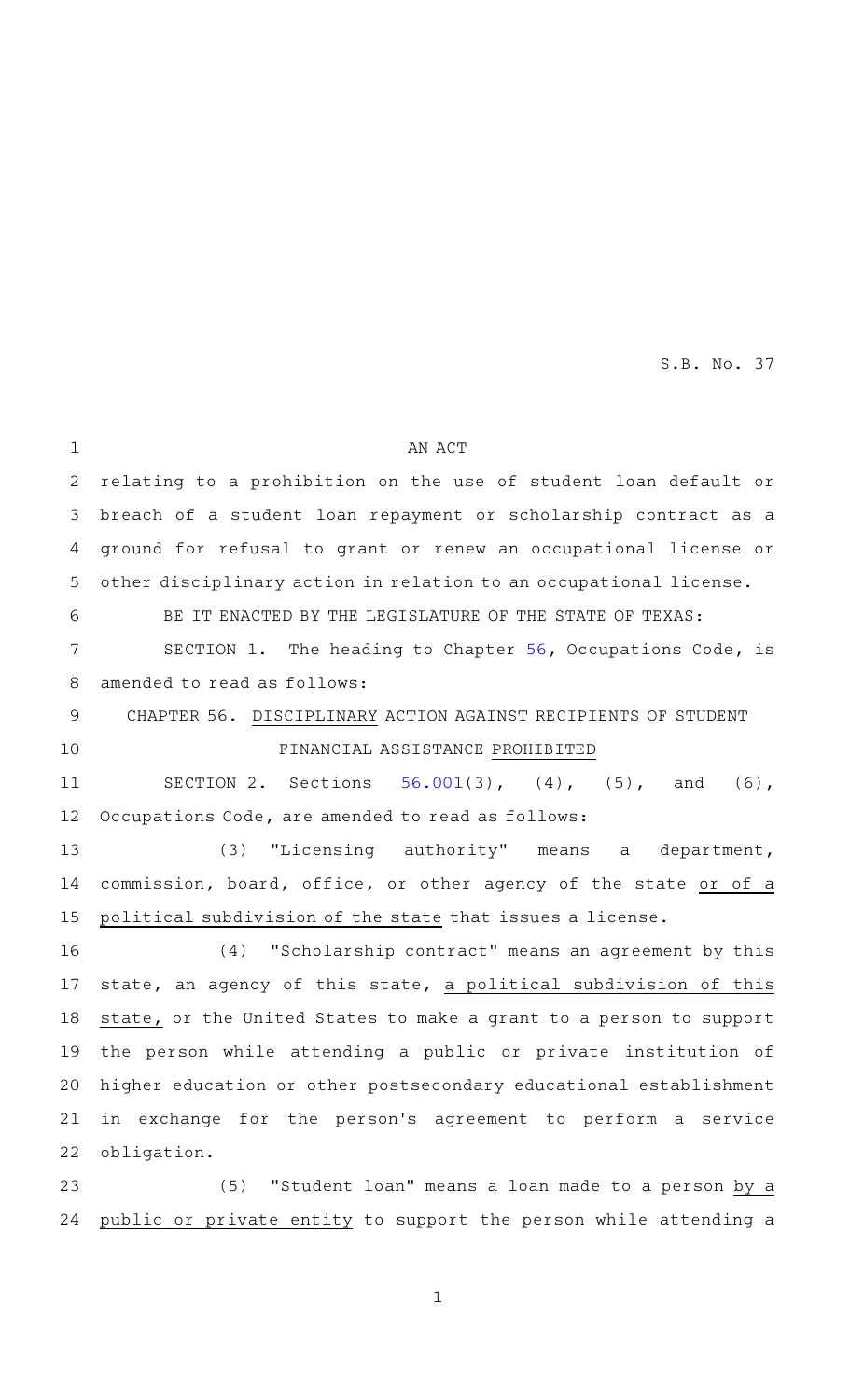public or private institution of higher education or other postsecondary educational establishment [that is: 1 2

3

## $[$   $(A)$  – owed to this state, an agency of this state,

the United States; or 4

 $[4B)$  quaranteed by this state, an agency of this state, or the United States]. 5 6

(6) "Student loan repayment contract" means an agreement by this state, an agency of this state, a political subdivision of this state, or the United States to repay all or part of a person 's student loan in exchange for the person 's agreement to perform a service obligation. 7 8 9 10 11

SECTION 3. Section [56.003,](http://www.statutes.legis.state.tx.us/GetStatute.aspx?Code=OC&Value=56.003&Date=5/21/2019) Occupations Code, is amended to read as follows: 12 13

Sec. 56.003. DISCIPLINARY [AUTHORITY TO TAKE] ACTION IN EVENT OF DEFAULT OR BREACH PROHIBITED. A [On receipt of information from an administering entity that a person has defaulted on student loan or has breached a student loan repayment contract scholarship contract by failing to perform the person's obligation under the contract, a] licensing authority may not take disciplinary action against a person based on the person's default on a student loan or breach of a student loan repayment contract or scholarship contract, including by: 14 15 16 17 18 19 20 21 22

(1) denying [deny] the person's application for a license or license renewal; 23 24

(2) suspending [suspend] the person's license; or (3) taking [take] other disciplinary action against the person. 25 26 27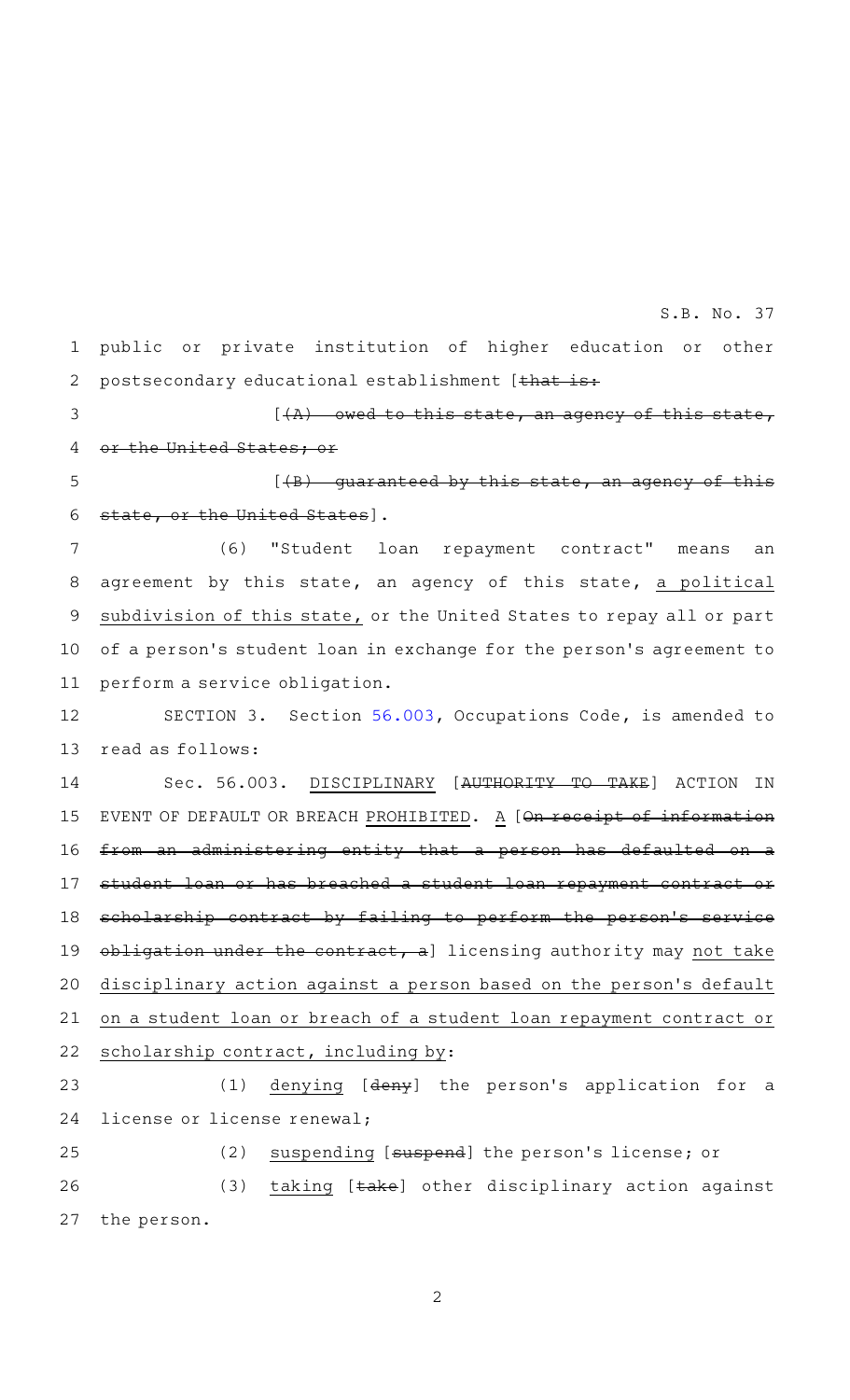SECTION 4. Sections  $157.015(f)$  $157.015(f)$  and (g), Finance Code, are amended to read as follows: 1 2

(f) The commissioner may deny the renewal application for a residential mortgage loan originator license for the same reasons and grounds on which the commissioner could have denied an original application for a license, other than on the basis of the person 's default on a student loan. 3 4 5 6 7

(g) The commissioner may deny the renewal application for a residential mortgage loan originator license if: 8 9

 $(1)$  the person seeking the renewal of the residential mortgage loan originator license is in violation of this chapter, Chapter [156,](http://www.statutes.legis.state.tx.us/GetStatute.aspx?Code=FI&Value=156&Date=5/21/2019) or Chapter [180,](http://www.statutes.legis.state.tx.us/GetStatute.aspx?Code=FI&Value=180&Date=5/21/2019) an applicable rule adopted under this chapter, Chapter [156,](http://www.statutes.legis.state.tx.us/GetStatute.aspx?Code=FI&Value=156&Date=5/21/2019) or Chapter [180,](http://www.statutes.legis.state.tx.us/GetStatute.aspx?Code=FI&Value=180&Date=5/21/2019) or any order previously issued to the person by the commissioner; 10 11 12 13 14

(2) the person seeking renewal of the residential mortgage loan originator license is in default in the payment of any administrative penalty, fee, charge, or other indebtedness owed under this title; or 15 16 17 18

 $(3)$  [the person seeking the renewal of the residential mortgage loan originator license is in default on a student loan administered by the Texas Guaranteed Student Loan Corporation, under Section [57.491,](http://www.statutes.legis.state.tx.us/GetStatute.aspx?Code=ED&Value=57.491&Date=5/21/2019) Education Code; or 19 20 21 22

 $[$   $(4)$ ] during the current term of the license, the commissioner becomes aware of any fact that would have been grounds for denial of an original license if the fact had been known by the commissioner on the date the license was granted. 23 24 25 26

SECTION 5. Section [180.055](http://www.statutes.legis.state.tx.us/GetStatute.aspx?Code=FI&Value=180.055&Date=5/21/2019)(d), Finance Code, is amended to 27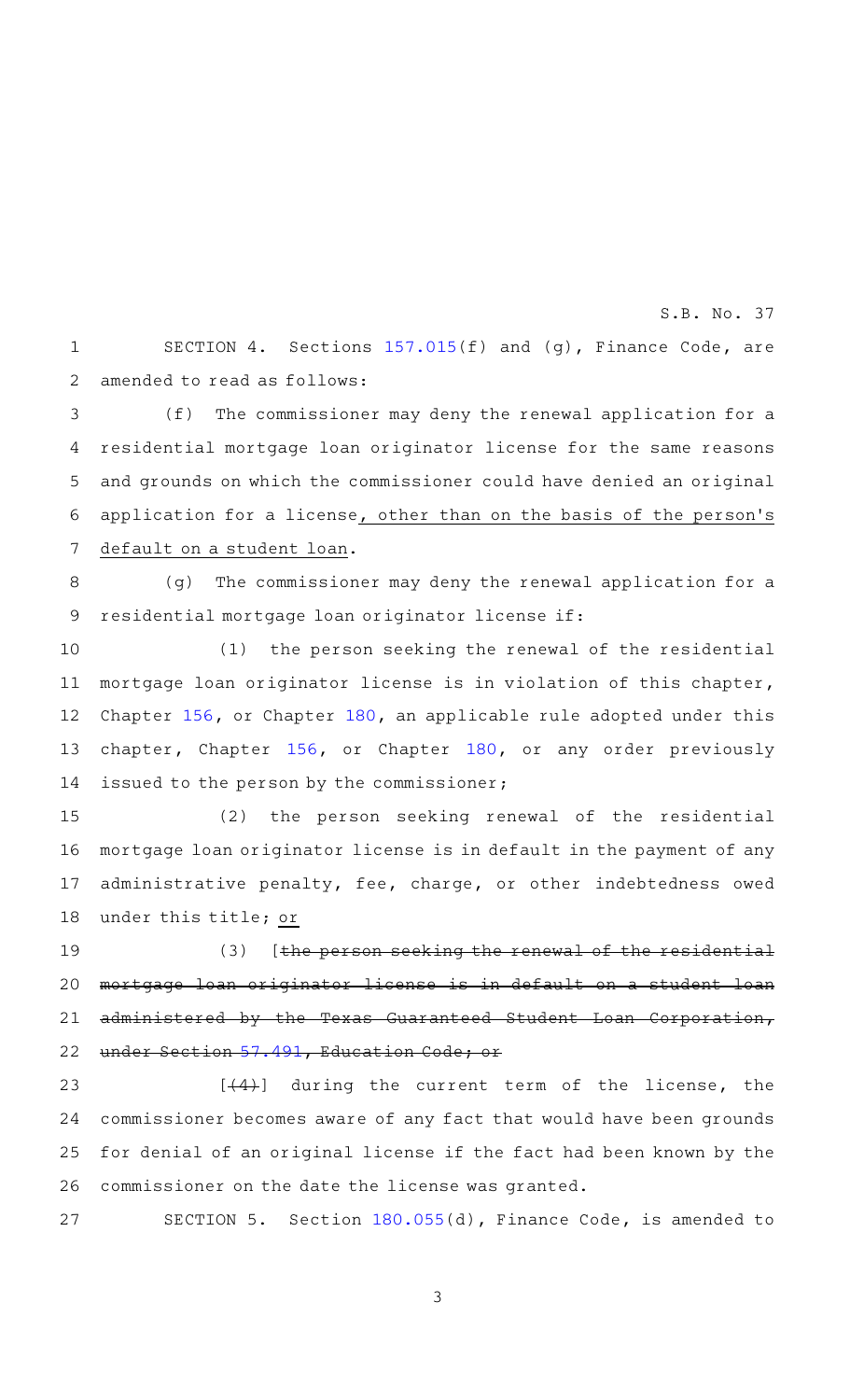read as follows: 1

(d) For purposes of Subsection  $(a)(3)$ , an individual is considered not to be financially responsible if the individual has shown a lack of regard in managing the individual 's own financial affairs or condition. A determination that an individual has not shown financial responsibility may not be based on the individual 's default on a student loan but may include: 2 3 4 5 6 7

 $(1)$  an outstanding judgment against the individual, other than a judgment imposed solely as a result of medical expenses; 8 9 10

(2) an outstanding tax lien or other governmental liens and filings; 11 12

(3) a foreclosure during the three-year period preceding the date of the license application; and 13 14

 $(4)$  a pattern of seriously delinquent accounts, other than student loan accounts, during the three-year period preceding the date of the application. 15 16 17

SECTION 6. Sections [466.155\(](http://www.statutes.legis.state.tx.us/GetStatute.aspx?Code=GV&Value=466.155&Date=5/21/2019)a) and (g), Government Code, are amended to read as follows: 18 19

(a) After a hearing, the director shall deny an application for a license or the commission shall suspend or revoke a license if the director or commission, as applicable, finds that the applicant or sales agent: 20 21 22 23

```
24
```
 $(1)$  is an individual who:

(A) has been convicted of a felony, criminal fraud, gambling or a gambling-related offense, or a misdemeanor involving moral turpitude, if less than 10 years has elapsed since 25 26 27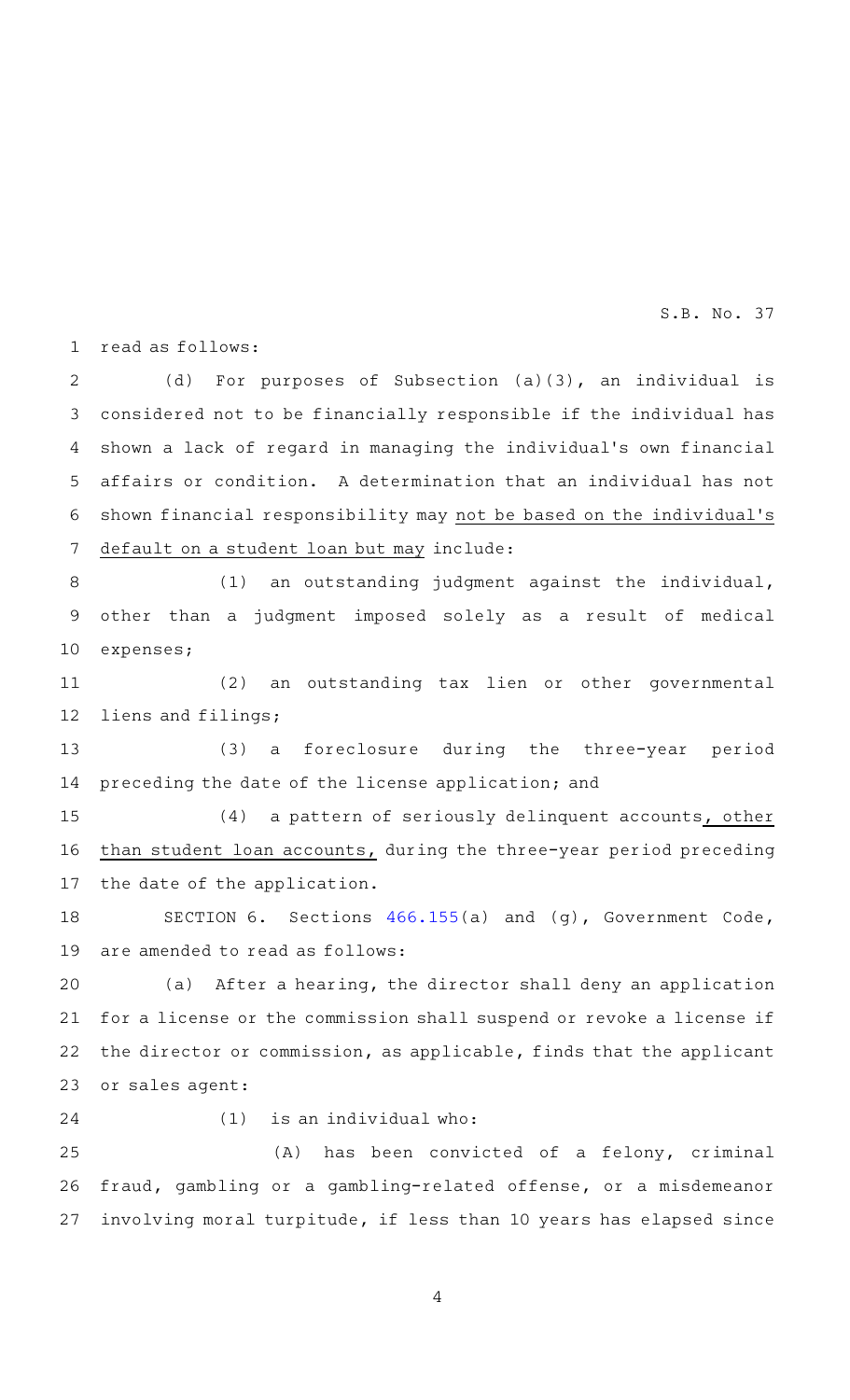the termination of the sentence, parole, mandatory supervision, or probation served for the offense;  $(B)$  is or has been a professional gambler;  $(C)$  is married to an individual: (i) described in Paragraph (A) or (B); or (ii) who is currently delinquent in the payment of any state tax; (D) is an officer or employee of the commission or a lottery operator; or  $(E)$  is a spouse, child, brother, sister, or parent residing as a member of the same household in the principal place of residence of a person described by Paragraph (D); (2) is not an individual, and an individual described in Subdivision (1):  $(A)$  is an officer or director of the applicant or sales agent; (B) holds more than 10 percent of the stock in the applicant or sales agent; (C) holds an equitable interest greater than 10 percent in the applicant or sales agent; (D) is a creditor of the applicant or sales agent who holds more than 10 percent of the applicant 's or sales agent 's outstanding debt;  $(E)$  is the owner or lessee of a business that the applicant or sales agent conducts or through which the applicant will conduct a ticket sales agency; (F) shares or will share in the profits, other 1 2 3 4 5 6 7 8 9 10 11 12 13 14 15 16 17 18 19 20 21 22 23 24 25 26 27 S.B. No. 37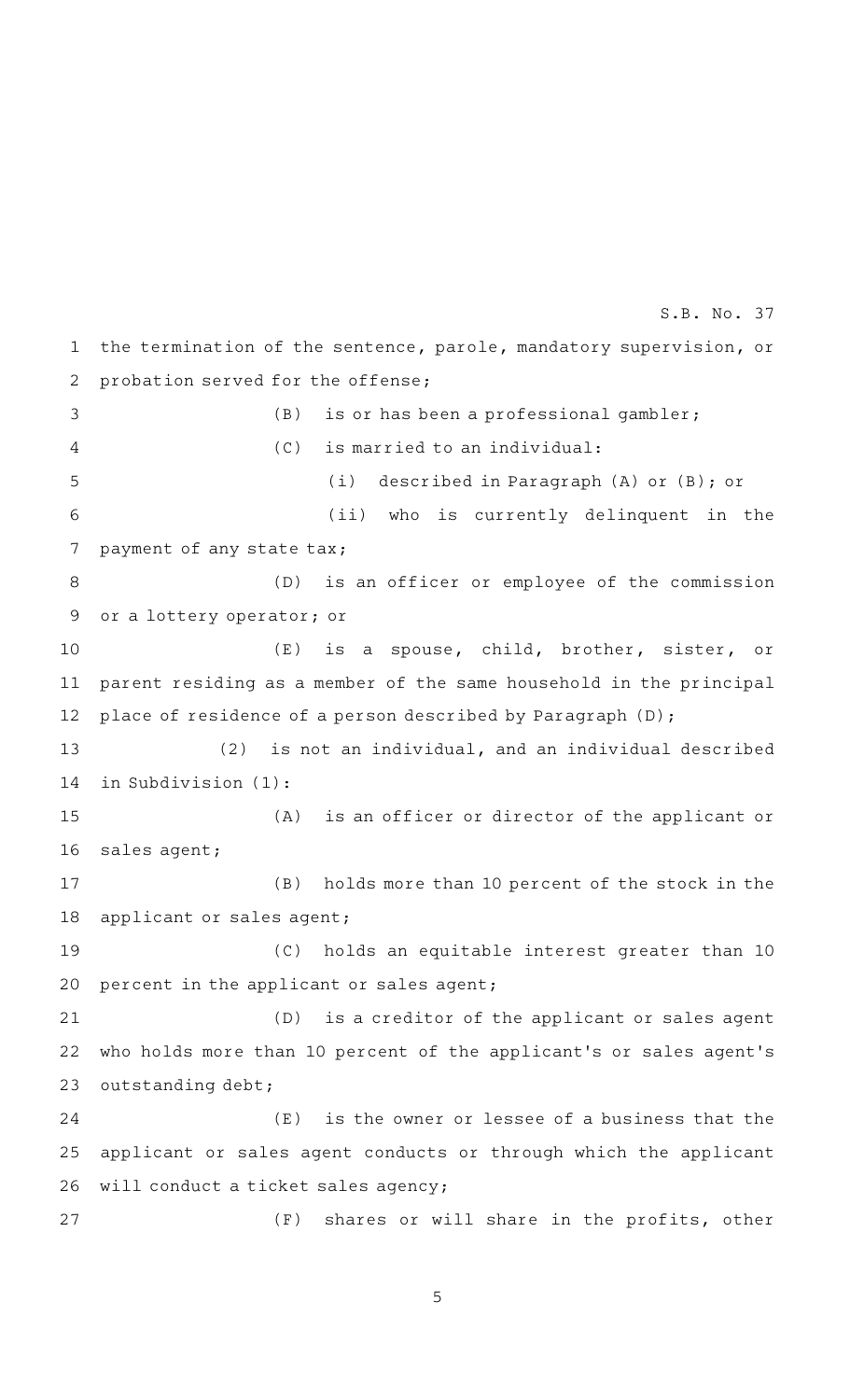than stock dividends, of the applicant or sales agent; or (G) participates in managing the affairs of the applicant or sales agent; (3) has been finally determined to be  $[+]$  $[\overline{+A}A]$  delinquent in the payment of a tax or other money collected by the comptroller, the Texas Workforce Commission, or the Texas Alcoholic Beverage Commission; [(B) in default on a loan made under Chapter Education Code; or  $[$   $\langle$   $C$   $\rangle$   $\quad$  in default on a loan quaranteed Chapter [57,](http://www.statutes.legis.state.tx.us/GetStatute.aspx?Code=ED&Value=57&Date=5/21/2019) Education Code; ]  $(4)$  is a person whose location for the sales agency is: (A) a location licensed for games of bingo under Chapter [2001](http://www.statutes.legis.state.tx.us/GetStatute.aspx?Code=OC&Value=2001&Date=5/21/2019), Occupations Code;  $(B)$  on land that is owned by:  $(i)$  this state; or (ii) a political subdivision of this state and on which is located a public primary or secondary school, an institution of higher education, or an agency of the state; or (C) a location for which a person holds a wine and beer retailer 's permit, mixed beverage permit, mixed beverage late hours permit, private club registration permit, or private club late hours permit issued under Chapter [25](http://www.statutes.legis.state.tx.us/GetStatute.aspx?Code=AL&Value=25&Date=5/21/2019), [28,](http://www.statutes.legis.state.tx.us/GetStatute.aspx?Code=AL&Value=28&Date=5/21/2019) [29](http://www.statutes.legis.state.tx.us/GetStatute.aspx?Code=AL&Value=29&Date=5/21/2019), [32,](http://www.statutes.legis.state.tx.us/GetStatute.aspx?Code=AL&Value=32&Date=5/21/2019) or [33](http://www.statutes.legis.state.tx.us/GetStatute.aspx?Code=AL&Value=33&Date=5/21/2019), Alcoholic Beverage Code, other than a location for which a person holds a wine and beer retailer 's permit issued under Chapter [25](http://www.statutes.legis.state.tx.us/GetStatute.aspx?Code=AL&Value=25&Date=5/21/2019), Alcoholic Beverage Code, that derives less than 30 percent of the location 's gross receipts from the sale or service of alcoholic 1 2 3 4 5 6 7 8 9 10 11 12 13 14 15 16 17 18 19 20 21 22 23 24 25 26 27 S.B. No. 37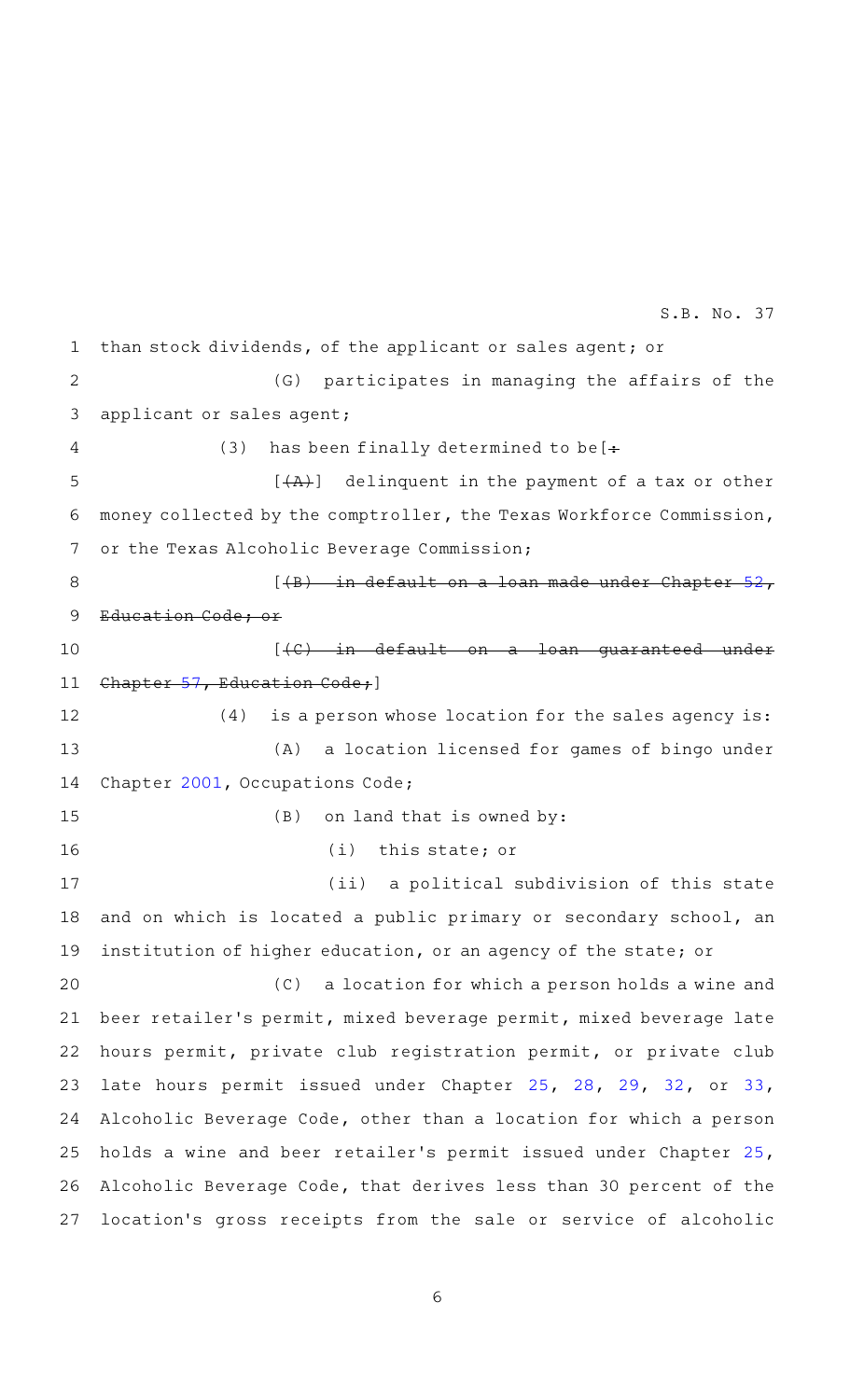beverages; or 1

(5) has violated this chapter or a rule adopted under this chapter. 2 3

(g) For purposes of Subsection  $(a)(3)$ , the comptroller, Texas Workforce Commission, and Texas Alcoholic Beverage Commission [, Texas Higher Education Coordinating Board, and Texas Guaranteed Student Loan Corporation] shall each provide the executive director with a report of persons who have been finally determined to be delinquent in the payment of any money owed to or collected by that agency. The commission shall adopt rules regarding the form and frequency of reports under this subsection. 4 5 6 7 8 9 10 11

SECTION 7. The following laws are repealed:

13

12

14

 $(1)$  Section [57.491](http://www.statutes.legis.state.tx.us/GetStatute.aspx?Code=ED&Value=57.491&Date=5/21/2019), Education Code;

(2) Section  $82.022(c)$  $82.022(c)$ , Government Code;

15

(3) Section  $154.110(e)$  $154.110(e)$ , Government Code; and

(4) Sections [56.001](http://www.statutes.legis.state.tx.us/GetStatute.aspx?Code=OC&Value=56.001&Date=5/21/2019)(1), [56.002](http://www.statutes.legis.state.tx.us/GetStatute.aspx?Code=OC&Value=56.002&Date=5/21/2019), [56.004](http://www.statutes.legis.state.tx.us/GetStatute.aspx?Code=OC&Value=56.004&Date=5/21/2019), [56.005](http://www.statutes.legis.state.tx.us/GetStatute.aspx?Code=OC&Value=56.005&Date=5/21/2019), and [56.006](http://www.statutes.legis.state.tx.us/GetStatute.aspx?Code=OC&Value=56.006&Date=5/21/2019), Occupations Code. 16 17

SECTION 8. A disciplinary action proceeding under Chapter [56](http://www.statutes.legis.state.tx.us/GetStatute.aspx?Code=OC&Value=56&Date=5/21/2019), Occupations Code, that was initiated before the effective date of this Act and that is pending on the effective date of this Act is terminated on that date. 18 19 20 21

SECTION 9. This Act takes effect immediately if it receives a vote of two-thirds of all the members elected to each house, as provided by Section [39,](http://www.statutes.legis.state.tx.us/GetStatute.aspx?Code=CN&Value=3.39&Date=5/21/2019) Article III, Texas Constitution. If this Act does not receive the vote necessary for immediate effect, this Act takes effect September 1, 2019. 22 23 24 25 26